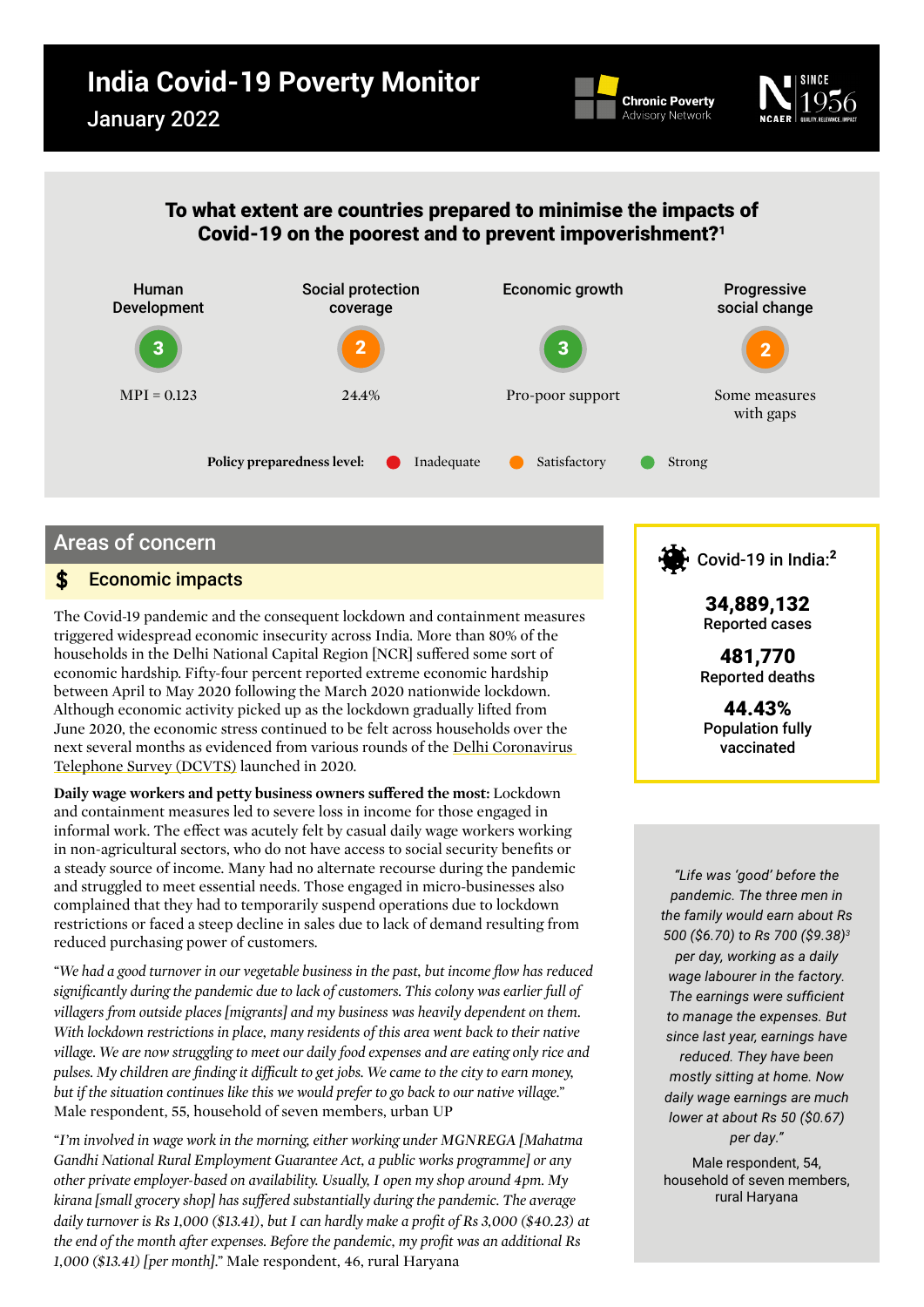**Agriculture provided relief to rural households:** While urban workers struggled to find work, in rural areas, access to agricultural work provided relief for some. Famers with their own land were relatively better off and did not suffer as much from loss in income.

*"We faced problems going to market and for treatment due to mobility restrictions. But other than that, there was no difficulty as we cultivate our own land and faced no interruption in agricultural work."* Female respondent, 28, household of three members, rural UP

*"My business [stitching work] has been suspended for the last year and a half, as people prefer to buy readymade clothes these days. I hardly earned Rs 1,500 (\$20.11) in some months during the pandemic. We have our own one bigha agricultural land which yielded four to five quintals of wheat and one quintal of paddy during the last season. This helps us sustain ourselves for seven to eight months."* Adult male, 40, household of five members, rural UP

In the focus group discussion conducted in rural UP, people felt that those who were engaged in non-agricultural daily wage employment in the private sector outside the village, those employed in nearby towns and cities were affected most by the pandemic both in the first and second wave. The same sentiment was reflected in response to the question of how life in the village has changed since the pandemic:

*"Life is going on as before. Village conditions have also remained the same. But 'market' work has stopped for those who were working outside in towns/cities as labourers. Work in the village did not reduce [because of the pandemic], it continued."* Respondent, rural UP

**Salaried workers also suffered income loss:** In contrast to daily wage workers, salaried workers were better off on the margin. But, while some salaried workers received a full salary even when they were asked not to report to work, others were less fortunate, either their salary was reduced, or they were laid off. Some reported that they had to accept another job with much lower pay, while others noted that they are looking for job opportunities and hope to find something once Covid-19 cases decline, and firms start hiring again.

*"My husband did not receive any salary during four to five months of last year's lockdown and April–May this year (2021). In May he managed to get wage work for around 15 days, with a daily wage of Rs 200-250 (\$2.68-3.35)."* Female respondent, household of six members, urban Haryana

*"I work as a supervisor at a cloth printing factory. I joined this job in December 2020 and used to earn a monthly salary of Rs 10,000 (\$134.10). But since 24 April 2021, I have been called on a weekly rotation basis (about 10 days of work in the month) and the salary has been proportionately deducted. During last year's lockdown, I was working as a data entry operator. It was not full time and payment was made on a per-entry basis. Hence income was not fixed, and it was below Rs 10,000 (\$134.10) per month. I was laid off during lockdown."* Male respondent, 23, household of five members, urban UP

**With hiring at a low, new job seekers had trouble finding work:** New labour market entrants had a tough time finding jobs in an especially tight labour market.

*"My husband is a daily wage earner. Before the pandemic, he used to earn Rs 400 (\$5.36) per day. Now he earns much less and gets work for fewer days. My daughters and I are willing to work to supplement the family income but have not succeeded in finding any work."* Female respondent, 37, household of seven members, urban UP

**Increased cost of staple goods:** Respondents in rural UP and Rajasthan complained of an increase in prices because of the lockdowns imposed to tackle the pandemic. The price of mustard oil was reported to have increased from Rs 70-80 (\$0.93-1.07) pre-pandemic, to Rs 180 (\$2.41). The price of vegetables coming to the village from other areas also increased during the lockdown and afterwards. Landless casual wage workers who participated in the focus group discussion in rural UP noted the price of bidis (small cigarettes) increased from Rs 10 (\$0.13) to Rs 50 (\$0.67), and the price of alcohol increased from Rs 100 (\$1.34) to Rs 500 (\$6.70).

## Groups at risk



#### Casual wage labourers

Daily wage workers working in the non-agricultural sectors, who do not have access to social security benefits or a steady source of income.



#### Small business owners

Micro businesses had to temporarily suspend operations due to restrictions or faced a steep decline in sales due to lack of demand.



#### Urban poor

Urban households faced greater food insecurity than rural poor households who were supported by free rations from government social safety net programmes.

*"I worked with a telecom company as an executive but got laid off eight months ago. My earlier salary used to be Rs 25,000 (\$335.34) per month. After being laid off, it was challenging to find another job during the lockdown. I somehow managed to get the current job through one of my friends. However, the salary is much lower, and I am looking at alternate job opportunities in e-commerce. I have not yet received any positive response."* 

Male respondent, 26, household of four members, urban Haryana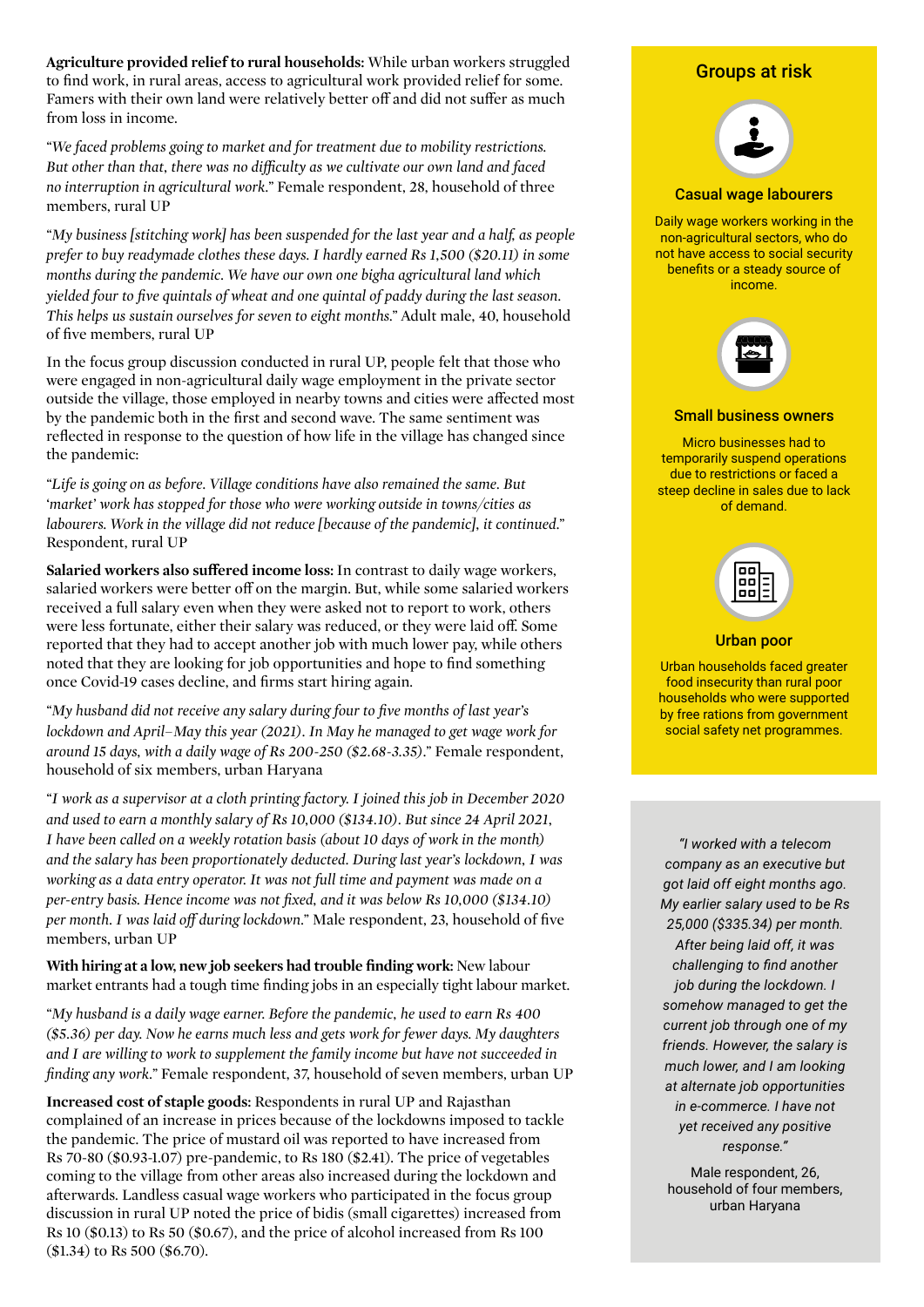**Reduced purchasing power:** Lockdowns have disproportionately affected businesses. Grocery shops (Kirana stores) were least affected during the first lockdown in April–May 2020 as they were mostly open due to being essential. During the first lockdown, most of the grocery stores experienced more than usual turnover due to the hoarding of items by households. Wholesalers charged higher prices during that time. During the second wave and subsequent lockdown (April–May 2021), the income for some businesses such as grocery shops was lower in comparison to the first lockdown. The situation has not improved even after the easing of lockdown because people didn't have enough money to purchase. Some of the worst affected businesses are marriage halls and catering services which hardly had any business because of avoidance or postponement of social functions.

*"Even now [August 2021], the business scenario is down. People don't have money at hand as the household savings was exhausted during the first lockdown. After the first wave, people started working and saving but before they could save enough, the second wave and another lockdown started. Increased cost of goods adds burden to the household purchasing power."* Key informant, Urban Haryana

## Food security impacts

Landless households with casual wage work or micro businesses as the main source of income experienced food scarcity, particularly, in urban areas. Although no respondent reported skipping an entire meal, insufficient or inferior food intake and absence or lack of variety of vegetables and fruits, pulses, eggs, meat in their diet were reported by most households. Increased price of the grocery items and reduced household income during the lockdown and afterwards played a major role in insufficient food consumption. It was difficult for some households to manage daily food expenses. Significant decreases in consumption expenditure were reported by many households. Most rural poor households were supported by free rations from government social safety net programmes, so they were relatively better off. Urban households faced greater food insecurity as most did not receive rations.

*"We faced extreme difficulties during lockdown with no food at home. My children were hungry, but we had no rice, no pulses to cook to feed them! We had to beg people for money. My brothers were trying to send money, but my bank account was blocked. Finally, they sent money through someone."* Female respondent, 32, household of four members, urban Haryana

A man with disabilities from rural UP who used to stitch clothes on a piece-rate basis had his work completely stop due to the lockdown and he struggled to meet household needs during the pandemic. He was surviving by harvesting crops in other cultivators' land and doing his own cultivation from a small piece of land. He estimated his monthly expenditure as Rs 7,000-8,000 (\$93.89-107.28) during normal times including food, conveyance, children's school fee, electricity, etc. During the pandemic, his household reduced expenses on food and other items significantly leading to monthly expenditure as low as Rs 2,000-2,500 (\$26.82-33.52).

*"Sometimes we made rotis with more salt and didn't cook vegetables or eat rotis with chatni or tea. Sometimes we faced a shortage of vegetables, oil, sugar, chilli, turmeric and soap. We did not do anything and stayed at home. Since lockdown, we did not go anywhere. I feel weaker physically without proper diet and nutritious food."* Male respondent, 40, household of five members, rural UP

Another man from urban UP used to run a vegetable shop. Before the pandemic, both of his sons were working as salaried workers (sweepers) in a gym. During the pandemic, the gym was closed. After the first wave, one of them was able to take another job as a sweeper in a housing society but in the second wave number of workdays decreased to half and so was the salary. His younger son is still looking for a job.

### Government containment measures



The Government of India imposed a nationwide lockdown starting 25 March 2020, for 21 days which was further extended till 31 May (70 days) through multiple announcements. In the early stages, all trains, buses and aeroplanes were stopped from transporting passengers, schools and colleges were closed, most offices and businesses were closed, and residents were asked to stay at home and work from home wherever possible.



To contain the spread of infection during the second wave, different states adopted different strategies. Some states (e.g., Delhi, Punjab, Uttar Pradesh (UP), Madhya Pradesh, Rajasthan, Maharashtra, Kerala, Karnataka and Tamil Nadu) imposed full lockdown whereas others considered partial lockdown (e.g., West Bengal, Gujarat, Telangana, Andhra Pradesh).

*"Earlier we used to have meat, mutton thrice a week, often paneer was cooked but now we can't afford such items not even once a month. Earlier we used to have sufficient income, but now earning enough is very difficult. Now we had to reduce food expenses significantly by eating simple food such as dal or roti. We came to the city to earn more money, eat better food, and live a better life. If we end up in a situation where we barely survive, we will go back to our village home."* 

Male respondent, 55, household of six members, urban UP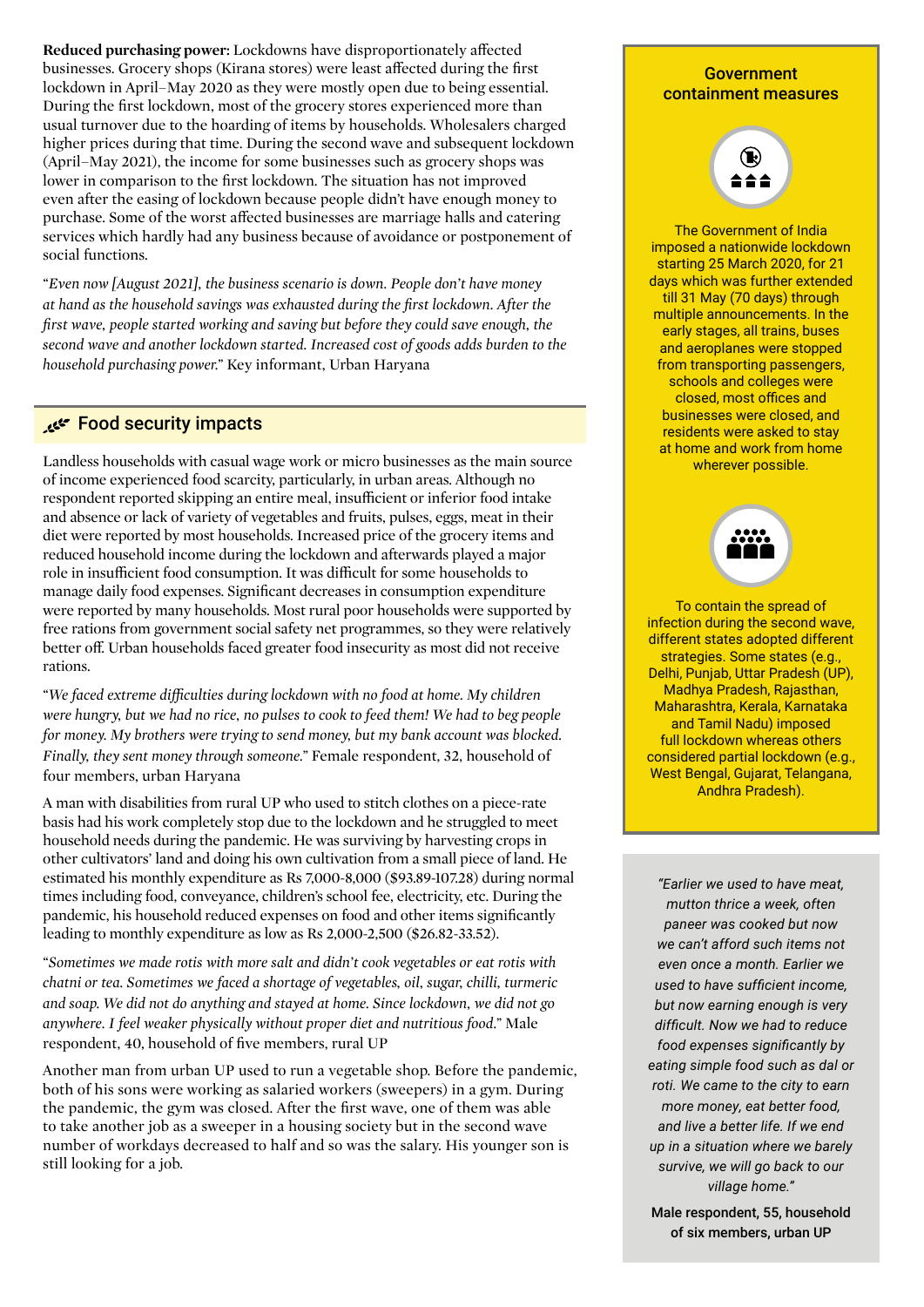# **Education impacts**

**Non-enrolment of young children:** Closure of schools on account of the pandemic meant that many children aged five to six years could not enrol in school when the national lockdown was announced. A telephone survey conducted in Delhi-NCR between December 2020 and January 2021 found that about 10% of children in the age group six to eight years had not yet enrolled.

*"The biggest impact of Covid-19 has been on education. Those who are older are smart and can study online; can study on their own. But young children cannot study on their own. Because of school, they would study something, even attend private tuitions. When schools are closed, why would they [young children] attend private tuitions"* Key informant, Rural UP

**Limited learning activities because of school closure and online education:**  Schools were closed to contain the pandemic when the national lockdown was announced in March 2020. The subsequent opening of schools for in-person instruction varied across states depending on Covid-19 infections and age group of children; in-person instruction resuming for older children earlier than younger children. Primary, upper-primary, and middle schools in India have been closed for 17-18 months to curb the spread of coronavirus. Children in classes nine to 12 started returning from September 2021 onwards. During the period when schools were closed, not all children had access to online education to continue with their learning. As per the Delhi Metropolitan Area Study (2021), about 66% of children in urban areas had access to in-person online education compared to 36% of rural children.

*"If adults cannot understand [online classes], how can children?...... Tasks assigned as part of online classes; I get it completed by the child. But the child will benefit only when there is face-to-face teaching."* Female respondent, 40 years, household of six members, Urban UP

**Financial constraints for education:** Another way in which children's education has been affected is being withdrawn from school or if they stopped going to school because parents cannot afford to support their education.

*"My child has not gone to school for two years. He studied in a private school, it's a small school, not a big one - fees are okay. They are conducting online classes, but I do not have a 'big' smartphone, I have a small phone. That is why, for the time being, I have stopped his education."* Male respondent, 48, household of three members, urban Haryana

# **Health impacts**

**Covid-19 cases and death burden:** Compared to the first wave of Covid-19 (August–October 2020), the second wave has had more severe consequences. There was a massive surge of cases in both rural and urban areas, a supply shortage of essential treatments, and increased deaths, particularly among younger populations. Moreover, during the second wave in India, many cases of mucormycosis, also known as the black fungus, have been reported in patients with diabetes and patients with Covid-19, as well as patients who were recovering from infection ([Asrani, Eapen et al. 2021](https://www.thelancet.com/journals/lanres/article/PIIS2213-2600(21)00312-X/fulltext)). The excessive use of steroids in the treatment of Covid-19 and immunosuppression by the virus perhaps led to the emergence of this fungal infection [\(Dyer 2021\)](https://www.bmj.com/content/373/bmj.n1238).

*"The second wave had quite an impact in the village. About 5-10 persons in the village have 'certainly died' because of Covid-19. In contrast, last year [2020] only one to two males who came from outside the village had Covid-19. The fear in the second wave was such that even if someone dies for a reason other than Covid-19, people assumed that the death was due to Covid-19."* Key informant, rural UP

From the focus group discussion, it was apparent that UP panchayat (village local body) elections precipitated the spread of infections in the village. Even the village Pradhan got infected with Covid-19 during the panchayat elections in this village. Also, one Covid-infected person lost his eye due to a black fungus infection.

*"Every household in the village suffered from fever [during April–May 2021]. Those who had diabetes, breathing issues could not survive. Those who went to the* 

# Views on education impacts from respondents

*"Children are given assignments [online via mobile phone] to complete. But they do not understand it much. Children do not have textbooks and schools have not opened. From where will children complete their tasks?"*

Female respondent, 31, household of eight members, Rural Haryana

*"When schools are closed, what will the teachers teach? [Teaching and learning] does not happen through online mode. [In this village] even adults cannot understand teaching via the online mode. [The teacher doesn't] know whether children can understand [the study material] or whether they are paying attention."* Male respondent, Rural UP

*"Studies are getting severely affected. Online teaching is nominal. What is the school doing? They are merely sending copies of textbooks, pictures of the textbooks, children must complete the task and send it back. Children are kept busy [in this] while I must bear the burden of internet charges. Children are not studying; they play [online] games. This is a matter of concern."*

Male respondent, 35, household of five members, Urban Haryana

*"My children are not going to school this year because we have not given them anything [paid fees]. Last year when schools were open, they asked for fees for the full year even though they were open only for three months. We did not pay because we did not have money. Children have not been going to school since the first [national] lockdown."*

Female respondent, 30, household of five members, urban Haryana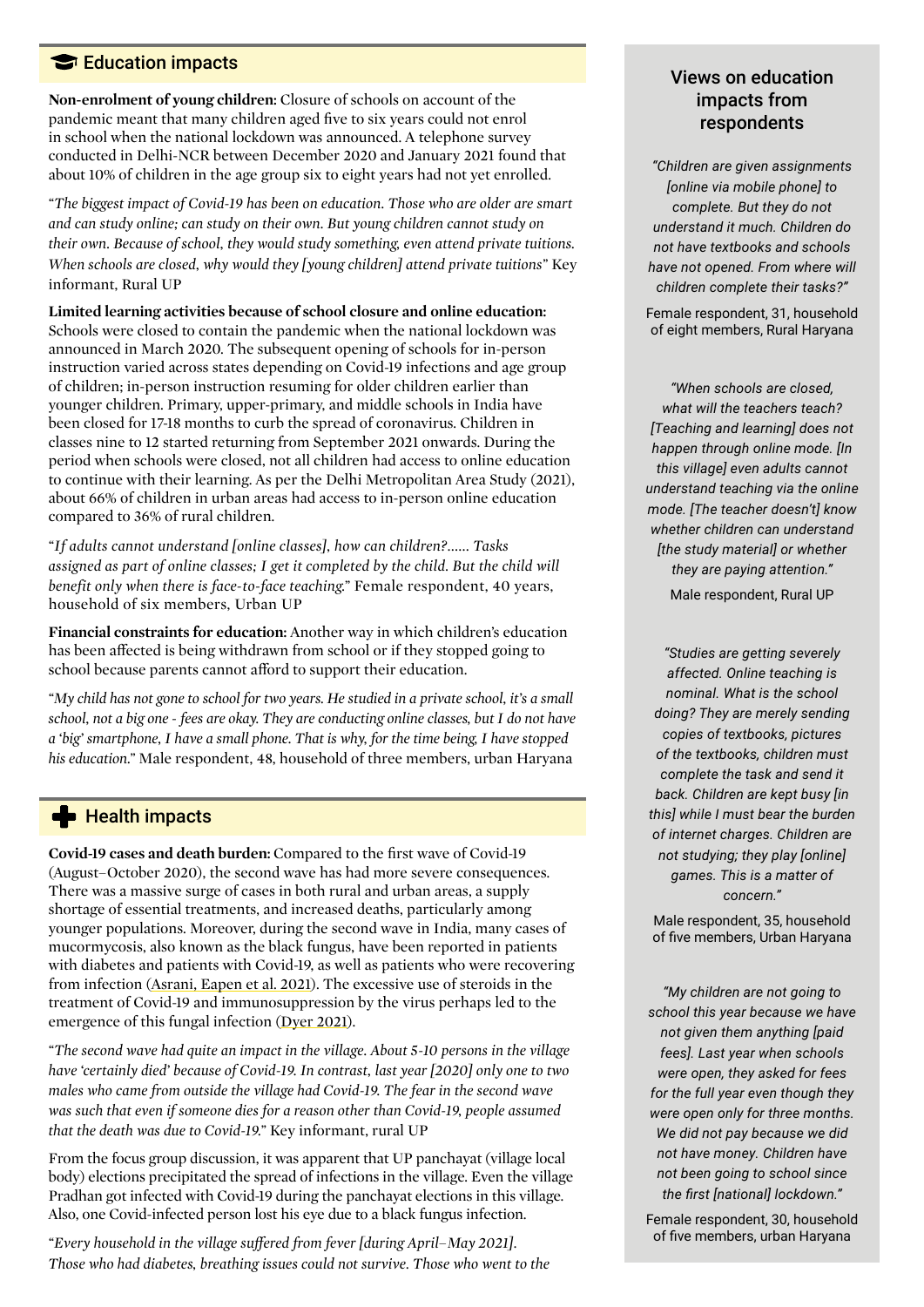*government hospital, [most of them] passed away. They put the patients in one room, threw medicines from distance, didn't provide meals and other services. This was the situation in this particular district. Out of 3,500 voters of the village, 58 people passed away. During April–May 2021, on average one to two people died every day. [When got to know about the situation] people avoided government hospitals for treatment."* Male respondent, 46, single, rural Haryana

One respondent's wife died in May 2021 in the civil hospital from Covid-19 (RT-PCR tests showed negative, but CT scan revealed signs of Covid-19). Social and economic challenges were also reported due to infection with Covid-19 among respondents.

*"We had trouble managing our family expenses, particularly non-food expenses. We did not have money and I fell sick, and there is no one else in the family to work. Business transactions have been less, and I could not open my shop for two months on account of my illness."* Male respondent, 45, household of two members, rural Haryana

Although one of the key objectives of the first lockdown was to build health infrastructure to prepare for Covid-19 surges, a key informant working as a civil servant in the district administration acknowledged that during the first lockdown and afterwards, little effort went into building infrastructure as there were not many cases in their district. However, the second wave opened their eyes, and they realised the need for building specific infrastructure. Now they have built a 70-bed hospital to accommodate only Covid-19 patients.

**Vaccination outreach and uptake:** India started its vaccination drive on 16 January 2021 with two vaccines (Covishield and Covaxin) approved for emergency use, both being manufactured in India. From the qualitative interviews, it was evident that many respondents and their family members did not go for vaccination because of fear of vaccine side effects. However, these concerns reduced as more and more people started getting the vaccination, and the rate of vaccination improved significantly in both rural and urban areas. Some respondents suggested that home-based vaccination or vaccination camps in the neighbourhood would be more effective towards a higher level of coverage as that would reduce hesitancy and avoid crowding at the vaccination centre.

*"People were saying that those who have breathing troubles if they get vaccinated would die. Someone died here too. He had breathing problems, he got vaccinated and died. I too have had breathing ailments for a long time, but nothing happened to me. As of today, I've had only one dose. Everyone is getting vaccinated now."* Respondent, rural UP

One key informant from a district civil hospital cited supply constraints as a hindrance to the sub-optimal vaccination coverage. He acknowledged the effort of the NGOs for the success of the vaccination drive in the districts of Haryana.

*"The vaccination programme is going very well in the district. However, due to supply constraints, we are getting only half of the required doses from the centre. In most districts of Haryana, the vaccination is going well, except for the Nuh district. There is a lot of hesitancy among the residents of this district. Things were worse at the early phases of the vaccination drive. Now with the help of religious leaders and NGOs, acceptance for vaccination is increasing. Also, now people can see that the side effects of vaccination are mild, hence, they are more forthcoming."* Key informant, Haryana

**Disruptions in routine healthcare:** In addition to the direct disease burden of the pandemic, Covid-19 related pressure on the health system and the disruption of routine health services emerged as a major area of concern [\(WHO 2020\)](https://www.who.int/publications/i/item/9789240010291). Secondary data sources, such as [Delhi NCR Coronavirus Telephone Survey](https://www.ncaer.org/image/userfiles/file/DCVTS4/DCVTS4_Presentation.pdf) (round four), reveal that the level of disruption is low for non-Covid-19 routine healthcare services that are commonly used and are generally available closer to home (e.g., access to medication, treatment of minor illnesses like fever, cough and cold, diarrhoea, pregnancy and delivery-related services, childhood immunisation).

A key informant from rural UP noted that services rendered by the local Accredited Social Health Activist worker (ASHA) such as immunisation, pre-natal and post-natal care were not affected by the pandemic. However, specialised services that often require travelling outside the village or the local neighbourhood (e.g., care for cardiovascular diseases, cancer, chronic respiratory illness, and kidney disease) were more difficult to access.

# Views on health impacts from respondents

*"Two of my relatives died of Covid-19 recently, my brother-in-law and wife of my nephew; both belonged to the same family. They were hospitalised but did not receive oxygen facility on time and succumbed to death. In their village, around 10-12 people were infected with Covid-19 and two to three people passed away."*

Male respondent, 45, single, rural Haryana (Jind)

*"Many people had Covid-19. We did not keep a count, but there was [almost] no house that did not have it. Every household had a fever or cold. Now, whether they got tested for Covid-19 or not is a different matter. The situation was quite bad in May 2021; it is better now… About 40 persons in the village [with a voting population of around 5,000-6,000] died due to Covid-19. The poor took medicines for the fever and did not get tested. Some recovered, while others did not."* 

Respondent, rural UP

*"Three to four older local people over the age of 80 were healthy before vaccination. But after taking the vaccine, they had a fever for 10-15 days and then passed away. That's why people are apprehensive of taking the vaccine and very few people from our area got the vaccine."*

Male respondent, 26, single, rural Haryana

*"People spread rumours that after vaccination participants get a high fever, breathing troubles in ten days, other strange side effects in twenty days. God knows what else! Our neighbours were not taking the vaccine. When we got the shots, they enquired about the side effects. We said that we got mild fever only. Then two other people received the vaccine."*

Female respondent, 32, household of four members, urban Haryana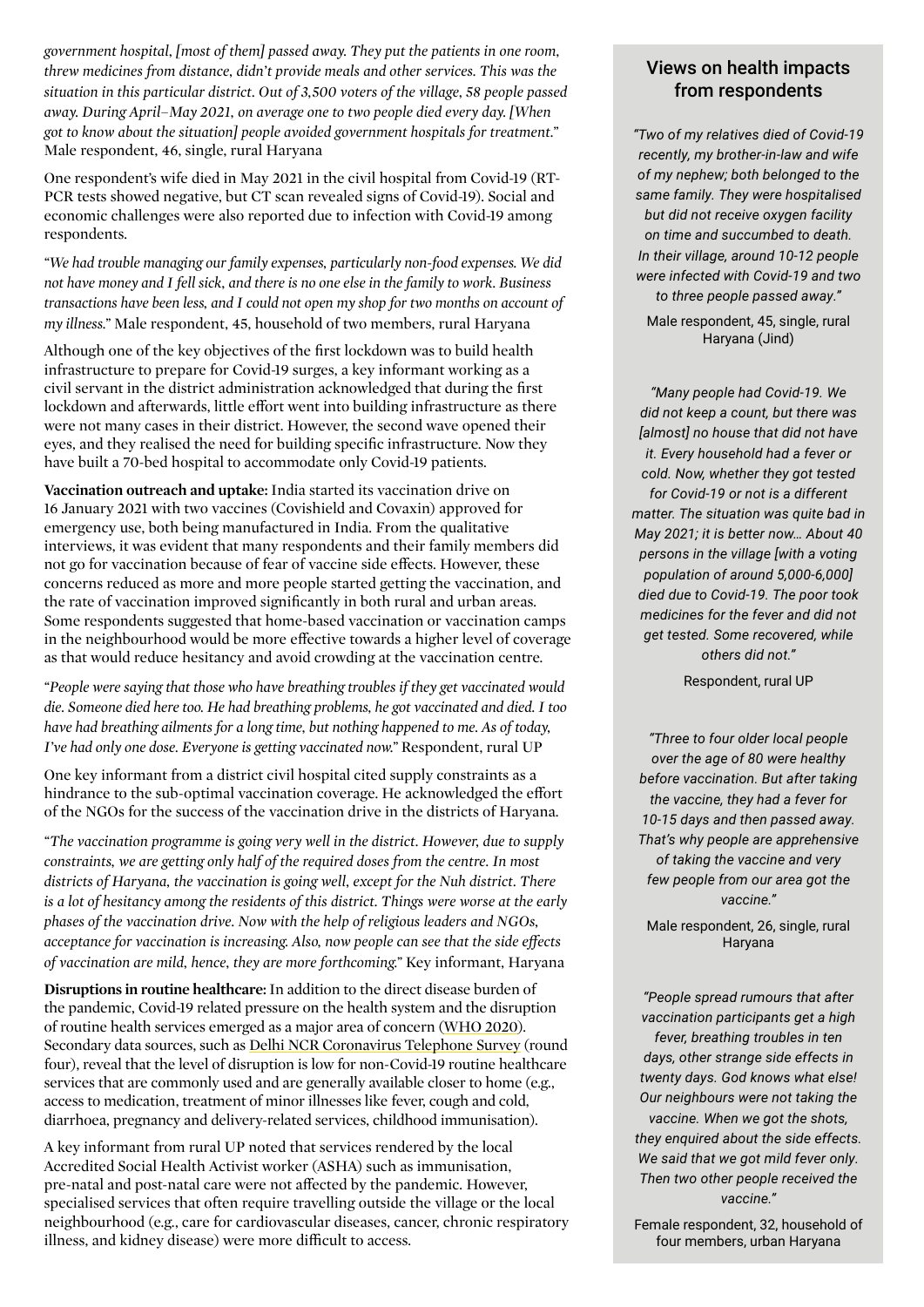#### Social impacts <u>191</u>

From the onset of the Covid-19 pandemic, social distancing was the major policy tool to prevent the spread of the virus. Governments at the national, state and local levels as well as local NGOs helped spread awareness of the virus and how to combat the spread. As a result, almost all respondents in the sample were aware and followed advice, especially during the first lockdown. In a few cases, there were reports of infighting among household members, children quarrelling due to inadequate housing space and members of the household having to stay together longer than usual. Respondents also raised issues of isolation and the lack of social bonds especially with near and distant relatives. Marriages and other social festivities which form a major part of social life in India were postponed or limited.

*"Increased tension within the household members happened in 'all' households. If [people] do not go out of the house, then they are likely to get irritated". There were 'nok-jhok' (arguments) between parents."* Female respondent, 37, UP

A male respondent reported that he did not visit any relative's house during this pandemic. His cousin got married in March 2021, but he did not attend due to the pandemic. No relative has visited him recently and he reported feeling disconnected. Another male respondent who tested positive for Covid-19 and received satisfactory treatment from a government health facility reported facing social stigma which has impacted his wellbeing. Once he started going out after one month of isolation people were avoiding him, not sitting close to him, and his relatives have stopped talking to him over the phone.

# Coping strategies

#### **Social protection**

India's Covid-19 social assistance package (known as Pradhan Mantri Garib Kalyan Yojana or PM-GKY), announced on 27 March 2020, was designed to provide immediate relief to vulnerable populations. The PM-GKY provided cash transfers and in-kind supports (food rations, cooking gas) through existing schemes to lower-income households. In April 2021, in response to the second wave of infections, the central government announced that free food grains would be provided to 800 million people in May and June, similar to the additional food rations provided in 2020.

A direct benefit and public distribution system (PDS) was already in place in India. Casual wage workers, poor households and others needing support, particularly in the rural areas, were able to get some of these benefits rapidly, though benefits remained modest in size. Less stringent restrictions and expanded government mechanisms for direct benefits transfer in rural areas have meant that the targeting of marginalised groups was much better in rural areas. According to interviews, households used this support to maintain food security. Many urban poor households did not receive additional rations despite their need for it, as the qualitative data and DCVTS rounds two and three findings highlight.

*"Sattu packets were distributed when the lockdown was first announced in March 2020. This was done till September 2020. No ration came in for October 2020. In November, wheat, rice and chana dal were distributed. For the next three months (December, January and February), nothing was distributed. In March 2021, milk and ghee packets were distributed followed by refined oil and chana dal in April. Midday meal distributed to children during the lockdown [in lieu of cooked meal] was as follows: three kilograms of wheat, two kilograms of rice, one kilogram of chana dal every month."* Key informant, rural UP

### **Methodology**

CPAN Covid-19 Poverty Monitor bulletins are compiled using a combination of original qualitative data collection from a small number of affected people in each country, interviews with local leaders and community development actors, and secondary data from a range of available published sources. Interviews and focus group discussions for this bulletin were conducted by NCAER National Data Innovation Centre, New Delhi, between April and August 2021 in rural and urban areas in Haryana and Uttar Pradesh. [More details on the sampling](https://www.chronicpovertynetwork.org/covid19-methodology)  [and methodology for this](https://www.chronicpovertynetwork.org/covid19-methodology)  [bulletin can be found here](https://www.chronicpovertynetwork.org/covid19-methodology).

*"We were in dire need, but we did not receive any government support during this time, neither ration nor cash transfer. I requested multiple people to help us get the ration card or alternative ways of getting rations but did not get any guidance or support."* 

Female respondent, 32 Urban Haryana

*"We used to collect rations and other essential items from the Lions Club on our own to prepare packets containing wheat flour, pulses, rice, salt, spices and edible oil. I also used my vehicle free of cost for the distribution of rations. About 70-80 packets were distributed each day for a month."* 

Key informant, urban Haryana

*"I had no work during the lockdown and had to take a loan for Rs 30,000 (\$402.34) to meet expenses."* 

Male respondent, 26, household of four, rural UP